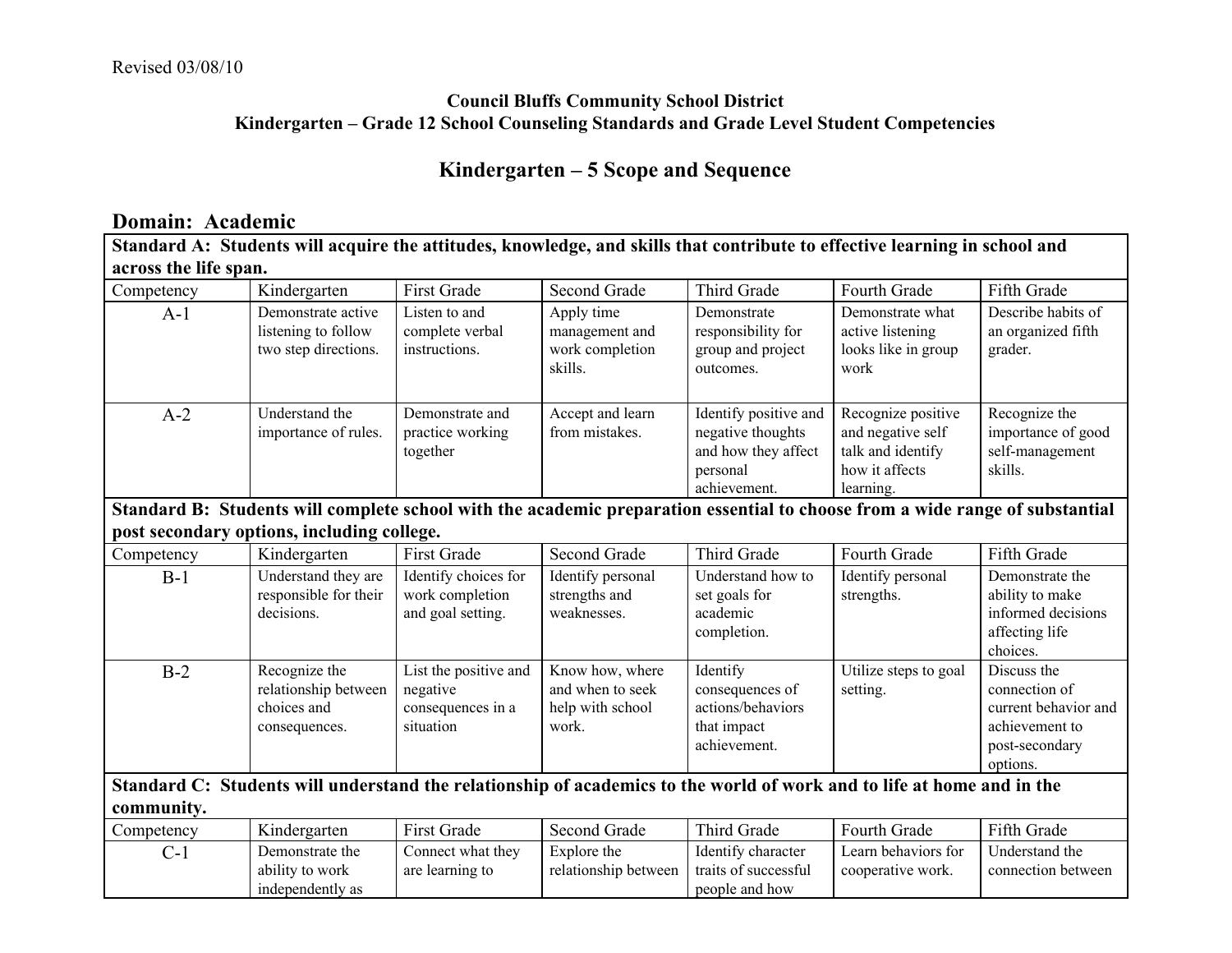#### Revised 03/08/10

|       | well as the ability to<br>work cooperatively.                                    | school<br>responsibility.                                                                                         | learning and the<br>world of work.                                           | these traits affected<br>their careers.                                              |                                                      | academic skills and<br>job-related skills.                                                                                                 |
|-------|----------------------------------------------------------------------------------|-------------------------------------------------------------------------------------------------------------------|------------------------------------------------------------------------------|--------------------------------------------------------------------------------------|------------------------------------------------------|--------------------------------------------------------------------------------------------------------------------------------------------|
| $C-2$ | Understand the<br>relationship of<br>school and work to<br>home and<br>community | Recognize the value<br>of academics in<br>roles and<br>responsibilities in<br>the home, school,<br>and community. | Demonstrate the<br>ability to cooperate<br>and follow group<br>expectations. | Understand the<br>importance of<br>school success for<br>future dreams and<br>goals. | Demonstrate the<br>ability to work<br>cooperatively. | Recognize that the<br>development of<br>positive character<br>trains is important<br>for success in<br>school, the<br>workplace, and life. |

## **Domain: Career**

Standard A: Students will acquire the skills to investigate the world of work in relation to knowledge of self and to make **informed career decisions.**

| Competency | Kindergarten                                            | <b>First Grade</b>                                     | Second Grade                                               | Third Grade                                                             | Fourth Grade                                                      | Fifth Grade                                                                    |
|------------|---------------------------------------------------------|--------------------------------------------------------|------------------------------------------------------------|-------------------------------------------------------------------------|-------------------------------------------------------------------|--------------------------------------------------------------------------------|
| A-1        | Identify a<br>connection between<br>career and interest | Discuss why people<br>work.                            | Name two reasons<br>people work.                           | Identify the<br>character traits<br>necessary for a good<br>work ethic. | Name multiple<br>sources to learn<br>about careers.               | Acquire information<br>about a career goal<br>in which they are<br>interested. |
| $A-2$      | Demonstrate<br>dependability in<br>work completion      | Become acquainted<br>with a variety of<br>occupations. | Identify jobs in the<br>workplace, home,<br>and community. | Name two things in<br>which they excel.                                 | Use career clusters/<br>research to identify<br>career interests. | Analyze career data<br>to see how it<br>compares with their<br>personal goals. |

# **Standard B: Students will employ strategies to achieve future career goals with success and satisfaction.**

| Competency | Kindergarten                      | <b>First Grade</b>                                               | Second Grade                                                                                               | Third Grade                                    | Fourth Grade                                                     | Fifth Grade                                                                                                   |
|------------|-----------------------------------|------------------------------------------------------------------|------------------------------------------------------------------------------------------------------------|------------------------------------------------|------------------------------------------------------------------|---------------------------------------------------------------------------------------------------------------|
| $B-1$      | See themselves<br>reaching goals. | Identify different<br>workers and jobs.                          | Complete a task<br>brainstorming a list<br>of materials needed<br>and a sequence of<br>three action steps. | Explain the<br>importance of<br>setting goals. | List three steps<br>necessary to reach<br>their career goal.     | Analyze their<br>group's performance<br>to determine what<br>went well and how<br>the group could<br>improve. |
| $B-2$      | Discuss non<br>traditional roles. | Recognize the roles<br>of males/females in<br>the world of work. | Identify what<br>teamwork sounds<br>like and looks like.                                                   | Explain the<br>importance of<br>setting goals. | List any three steps<br>necessary to reach<br>their career goal. | Analyze their<br>group's performance<br>to determine what<br>went well and how<br>the group could<br>improve. |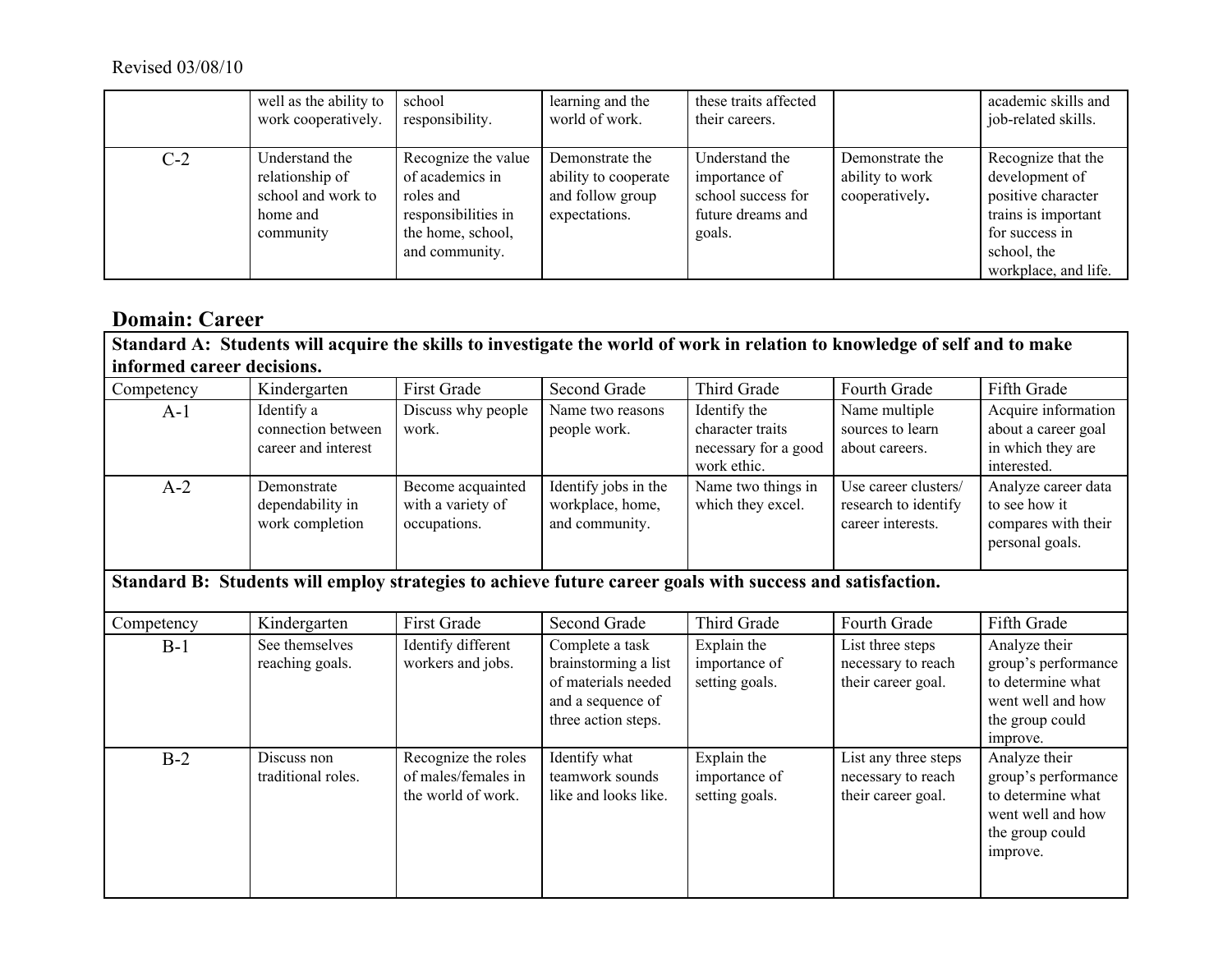### Revised 03/08/10

| Standard C: Students will understand the relationship between personal qualities, education, training, and the world of work. |                                                        |                                                                                                    |                                                                                    |                                                                                             |                                                                                      |                                                                            |  |
|-------------------------------------------------------------------------------------------------------------------------------|--------------------------------------------------------|----------------------------------------------------------------------------------------------------|------------------------------------------------------------------------------------|---------------------------------------------------------------------------------------------|--------------------------------------------------------------------------------------|----------------------------------------------------------------------------|--|
| Competency                                                                                                                    | Kindergarten                                           | First Grade                                                                                        | Second Grade                                                                       | Third Grade                                                                                 | Fourth Grade                                                                         | Fifth Grade                                                                |  |
| $C-1$                                                                                                                         | Discuss the value of<br>every person on a<br>team/job. | Explore interests as<br>related to career<br>choices.                                              | Name two ways<br>people use academic<br>skills at work.                            | Identify personal<br>qualities they<br>possess that help<br>them be a valuable<br>employee. | Explore one career<br>of personal interest<br>to them.                               | Recognize how<br>personal behaviors<br>impact work /<br>school situations. |  |
| $C-2$                                                                                                                         | Describe being<br>prepared for a<br>school day.        | Understand the<br>relationship of<br>school attendance to<br>graduating and<br>succeeding at work. | Identify two<br>interests and skills<br>and match them to a<br>related occupation. | Name three ways<br>people use<br>academics in the<br>workplace.                             | Explain what<br>education level /<br>training would be<br>needed for that<br>career. | Understand<br>strategies for coping<br>with change.                        |  |

## **Domain: Personal / Social**

Standard A: Students will acquire the knowledge, attitudes, and interpersonal skills to help them understand and respect self **and others.**

| Competency                                                                                       | Kindergarten                                                                        | <b>First Grade</b>                                                          | Second Grade                                                                                                                       | Third Grade                                                                           | Fourth Grade                                                               | Fifth Grade                                                                                        |  |
|--------------------------------------------------------------------------------------------------|-------------------------------------------------------------------------------------|-----------------------------------------------------------------------------|------------------------------------------------------------------------------------------------------------------------------------|---------------------------------------------------------------------------------------|----------------------------------------------------------------------------|----------------------------------------------------------------------------------------------------|--|
| $A-1$                                                                                            | Recognize<br>similarities and<br>differences between<br>self and others.            | Demonstrate active<br>listening skills in<br>conversation.                  | Demonstrate<br>effective use of<br>communication<br>skills when listening<br>to others and<br>expressing thoughts<br>and feelings. | Identify and respect<br>various individual<br>and cultural<br>differences.            | Recognize, accept,<br>and appreciate<br>individual<br>differences.         | Demonstrate<br>positive skills<br>necessary for getting<br>along peacefully in a<br>diverse group. |  |
| $A-2$                                                                                            | Verbalize the<br>difference between<br>appropriate and<br>inappropriate<br>behavior | Understand that life<br>events can affect our<br>behaviors and<br>feelings. | Recognize their<br>strengths and<br>abilities to promote<br>better self<br>awareness.                                              | Recognize their<br>strengths and<br>abilities to promote<br>better self<br>awareness. | <b>Understand feelings</b><br>of others and<br>respond<br>appropriately.   | Understand that<br>communication<br>involves speaking,<br>listening, and<br>non-verbal behavior.   |  |
| Standard B: Students will make decisions, set goals, and take necessary action to achieve goals. |                                                                                     |                                                                             |                                                                                                                                    |                                                                                       |                                                                            |                                                                                                    |  |
| Competency                                                                                       | Kindergarten                                                                        | <b>First Grade</b>                                                          | Second Grade                                                                                                                       | Third Grade                                                                           | Fourth Grade                                                               | Fifth Grade                                                                                        |  |
| $B-1$                                                                                            | Name alternative<br>solutions to solving<br>a problem.                              | Understand a<br>proactive decision<br>making model.                         | Demonstrate when,<br>where, and how to<br>seek help for<br>solving problems                                                        | Demonstrate when,<br>where, and how to<br>seek help for<br>solving problems           | Identify how<br>attitudes affect<br>behavior choices<br>and the ability to | Demonstrate use of<br>the goal setting<br>process.                                                 |  |